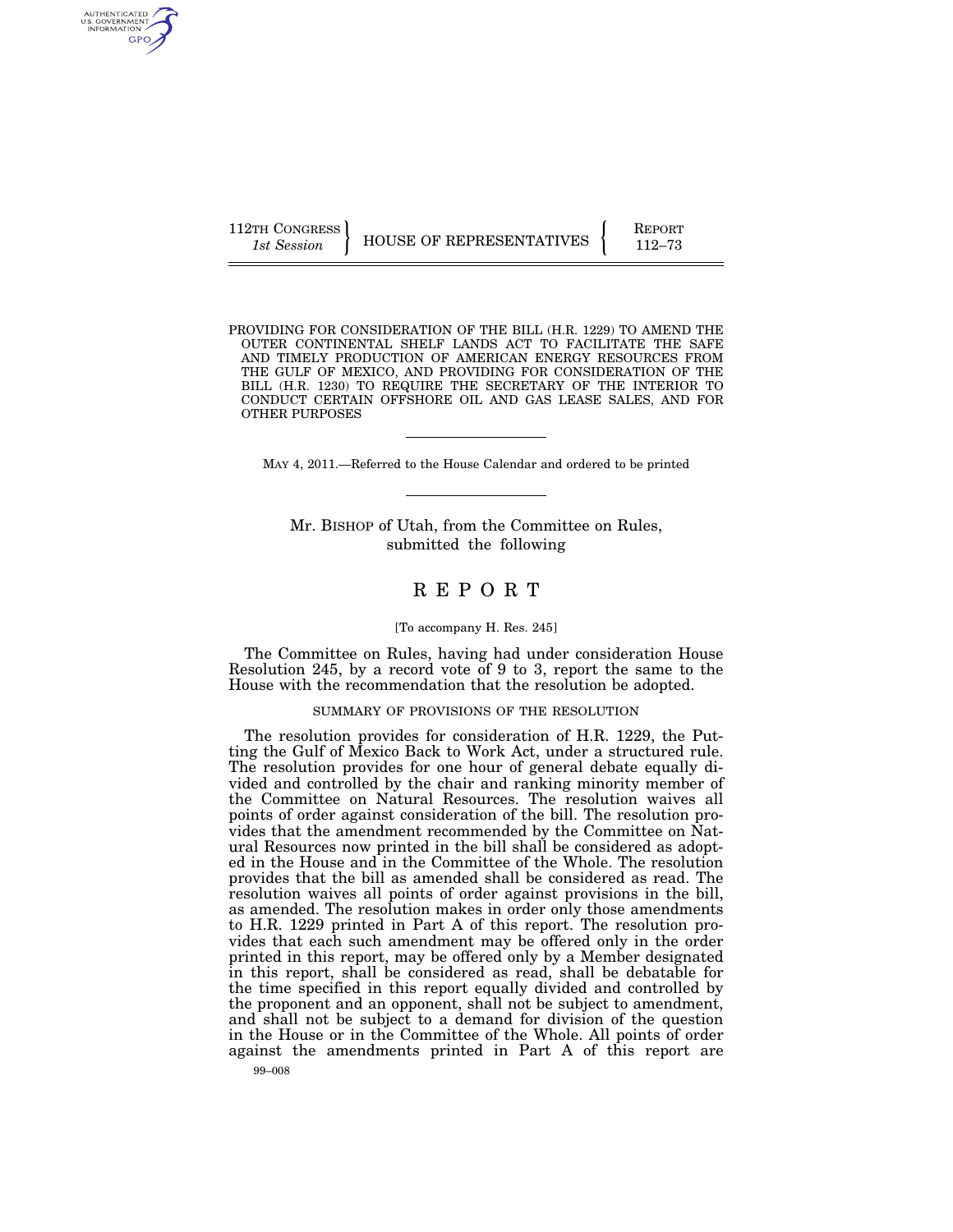waived. The resolution provides one motion to recommit the bill with or without instructions.

The resolution further provides for consideration of H.R. 1230, the Restarting American Offshore Leasing Now Act, under a structured rule. The resolution provides one hour of general debate equally divided and controlled by the chair and ranking minority member of the Committee on Natural Resources. The resolution waives all points of order against consideration of the bill and provides that the bill shall be considered as read. The resolution waives all points of order against provisions in the bill. The resolution makes in order only those amendments to H.R. 1230 printed in Part B of this report. The resolution provides that each such amendment may be offered only in the order printed in this report, may be offered only by a Member designated in this report, shall be considered as read, shall be debatable for the time specified in this report equally divided and controlled by the proponent and an opponent, shall not be subject to amendment, and shall not be subject to a demand for division of the question in the House or in the Committee of the Whole. All points of order against the amendments printed in Part B of this report are waived. The resolution provides one motion to recommit the bill with or without instructions.

Finally, the resolution directs the Clerk to, in the engrossment of H.R. 1229, add the text of H.R. 1230, as passed by the House, as new matter at the end of H.R. 1229. The resolution also directs the Clerk to make conforming modifications in the engrossment.

#### EXPLANATION OF WAIVERS

The waiver of all points of order against consideration of H.R. 1229 includes a waiver of Section  $302(f)$  of the Congressional Budget Act, which prohibits the consideration of legislation that exceeds a committee's allocation of new entitlement authority. This budgetary violation will be cured when, pursuant to the resolution, H.R. 1230 is added as new matter at the end of H.R. 1229. In accordance to clause 10(b) of rule XXI, the provisions of H.R. 1230 will offset the breach in allocation of entitlement authority for a total net reduction in direct spending of \$34 million over the 2011–2021 period. The waiver of all points of order against consideration of H.R. 1229 also includes a waiver of Section 303(a) of the Congressional Budget Act, which prohibits the consideration of legislation, as reported, providing new budget authority, change in revenues, change in the public debt, new entitlement authority, or new credit authority for a fiscal year until the budget resolution for that year has been agreed to. The waiver of all points of order against consideration of H.R. 1229 also includes a waiver of clause  $3(c)(4)$  of rule XIII, which requires the inclusion of general performance goals and objectives in a committee report.

Although the rule waives all points of order against provisions in the H.R. 1229, as amended, the Committee is not aware of any points of order against its provisions. The waiver is prophylactic in nature.

Although the rule waives all points of order against consideration of H.R. 1230, the Committee is not aware of any points of order against consideration of the bill. The waiver of all points of order against consideration of H.R. 1230 is prophylactic in nature.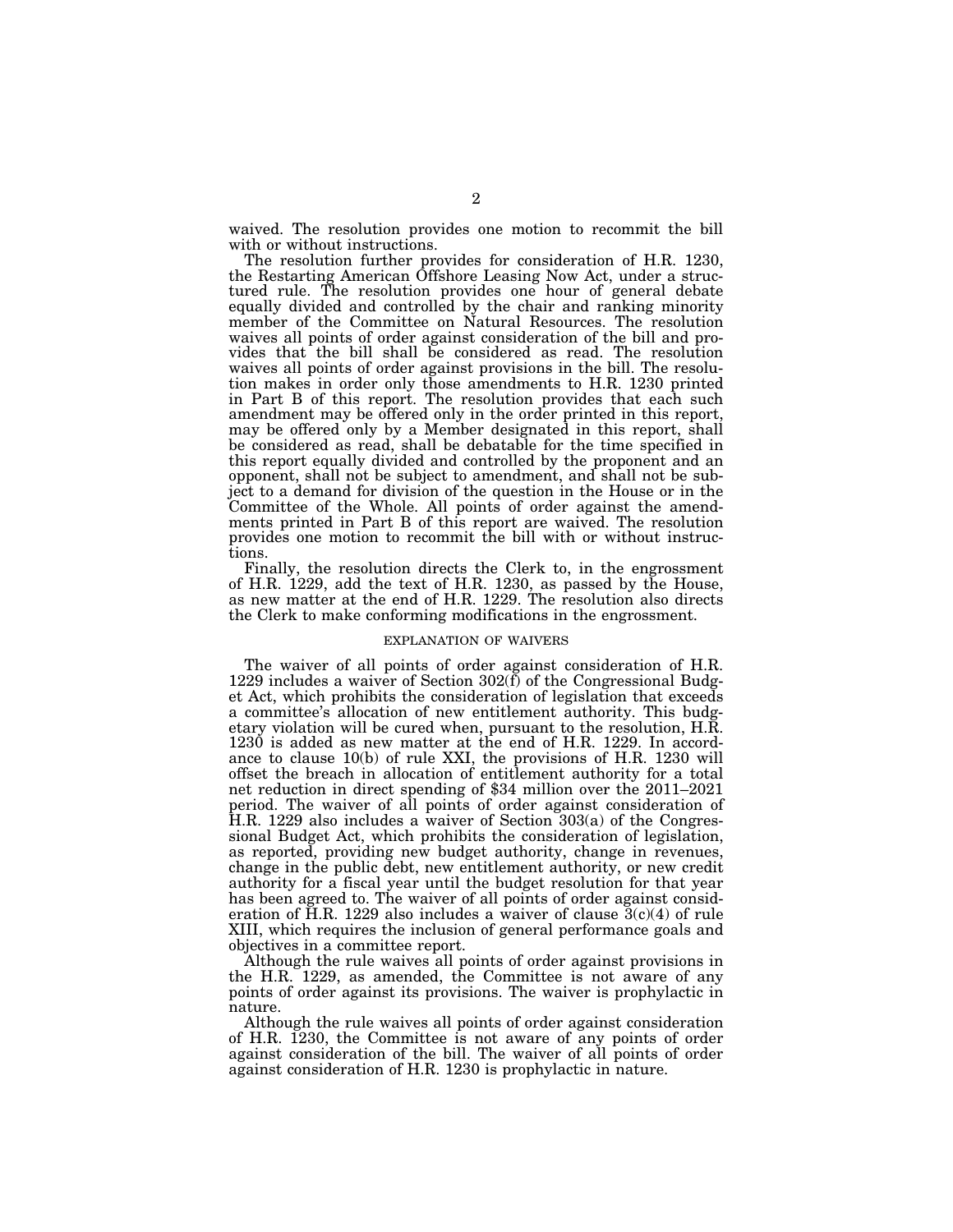Although the rule waives all points of order against provisions in the H.R. 1230, the Committee is not aware of any points of order against its provisions. The waiver is prophylactic in nature.

Although the rule waives all points of order against the amendments printed in Part A and Part B of this report, the Committee is not aware of any points of order against such amendments. The waivers are prophylactic in nature.

#### COMMITTEE VOTES

The results of each record vote on an amendment or motion to report, together with the names of those voting for and against, are printed below:

### *Rules Committee record vote No. 88*

Motion by Mr. McGovern to amend the rule to add a new section at the end of rule to provide for the immediate consideration, upon the adoption of the rule, of amendment #1, offered by Reps. McGovern (MA), Blumenauer (OR) and Welch (VT) as a standalone bill under an open rule. Defeated: 3–9

| <b>Maiority Members</b> | Vote                                          | <b>Minority Members</b> | Vote              |
|-------------------------|-----------------------------------------------|-------------------------|-------------------|
|                         | Nav<br>Nav<br>Nav<br>Nav<br>Nav<br>Nav<br>Nav |                         | Yea<br>Yea<br>Yea |
|                         | Nay<br>Nav                                    |                         |                   |

### *Rules Committee record vote No. 89*

Motion by Mr. McGovern to amend the rule to H.R. 1230 to make in order and provide the appropriate waivers for amendment #10, offered by Rep. Markey (MA), which would require that companies bidding on new leases pursuant to H.R. 1230 first renegotiate any royalty-free leases they own. This amendment would raise more than \$2 billion over 10 years. Defeated: 3–9

| <b>Maiority Members</b> | Vote                                                        | <b>Minority Members</b> | Vote              |
|-------------------------|-------------------------------------------------------------|-------------------------|-------------------|
|                         | Nav<br>Nav<br>Nav<br>Nay<br>Nav<br>Nav<br>Nav<br>Nav<br>Nav |                         | Yea<br>Yea<br>Yea |

#### *Rules Committee record vote No. 90*

Motion by Mr. Polis to amend the rule to report an open rule for consideration of H.R. 1229 and H.R. 1230. Defeated: 3–9

| <b>Majority Members</b> | Vote | <b>Minority Members</b> | Vote |
|-------------------------|------|-------------------------|------|
|                         | Nav  |                         | Yea  |
|                         | Nav  |                         | Yea  |
|                         | Nav  |                         | Yea  |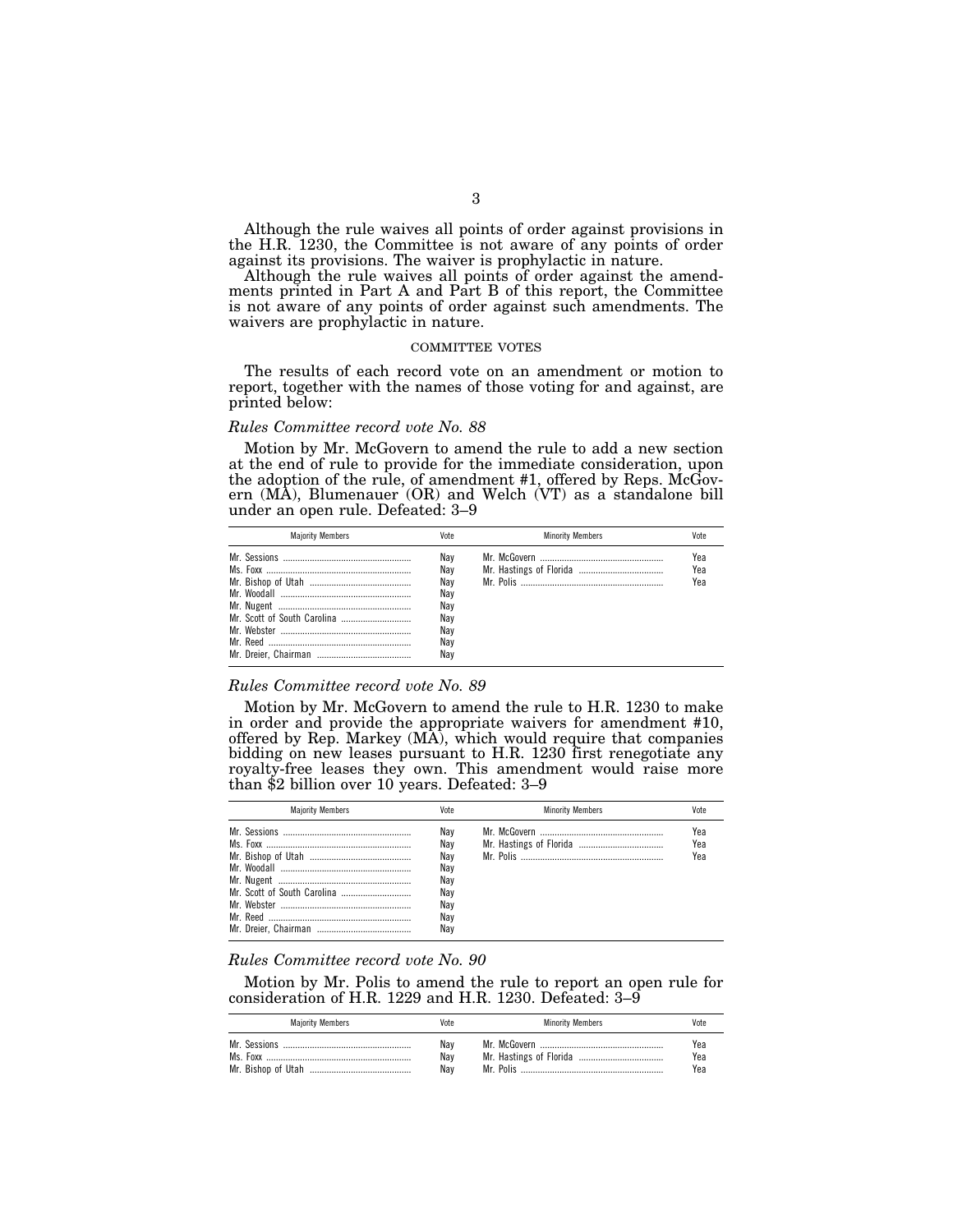| <b>Maiority Members</b> | Vote | <b>Minority Members</b> | Vote |
|-------------------------|------|-------------------------|------|
|                         | Nay  |                         |      |
|                         | Nay  |                         |      |
|                         | Nay  |                         |      |
|                         | Nay  |                         |      |
|                         | Nay  |                         |      |
|                         | Nav  |                         |      |

### *Rules Committee record vote No. 91*

Motion by Mr. Sessions to report one rule for the consideration of both H.R. 1229 and H.R. 1230, each under a structured process. Adopted: 9–3

| <b>Maiority Members</b> | Vote | <b>Minority Members</b> | Vote |
|-------------------------|------|-------------------------|------|
|                         | Yea  |                         | Nav  |
|                         | Yea  |                         | Nay  |
|                         | Yea  |                         | Nav  |
|                         | Yea  |                         |      |
|                         | Yea  |                         |      |
|                         | Yea  |                         |      |
|                         | Yea  |                         |      |
|                         | Yea  |                         |      |
|                         | Yea  |                         |      |

#### SUMMARY OF AMENDMENTS PRINTED IN PART A

1. Polis (CO): Would require safety review of permits to take into consideration all applicable safety, environmental and fisheries laws. (10 minutes)

2. Garamendi (CA): Would implement the Commission's recommendation by requiring that in reviewing a drilling permit, the Secretary consult with an independent drilling safety organization not affiliated with the oil industry trade association.  $(10 \text{ minutes})$ 

3. Markey (MA): Would implement basic offshore drilling safety reforms recommended by the independent BP spill commission. The Commission found that the root causes of the BP spill were ''systematic'' and could have been prevented. The Markey amendment would set specific new minimum standards for blow-out preventers, cementing and well design. (10 minutes)

4. Hanabusa (HI): Would state that the Secretary shall not issue an offshore drilling permit without certifying that the applicant has calculated a worst-case discharge scenario for the proposed drilling operations; and has demonstrated to the satisfaction of the Secretary that the applicant possesses the capability and technology to respond immediately and effectively to such worst-case discharge scenario. (10 minutes)

5. Jackson Lee (TX): Would ensure a reasonable period for review of applications and eliminate the language that could result in the automatic approval of applications. (10 minutes)

6. Holt (NJ): Would strike a provision in the underlying bill that would "deem" drilling permits approved after 60 days even if the necessary safety and environmental reviews have not be completed. Would leave in place a timeline for approving drilling permits, but prevents permits from being "deemed" approved before the safety review has been completed. (10 minutes)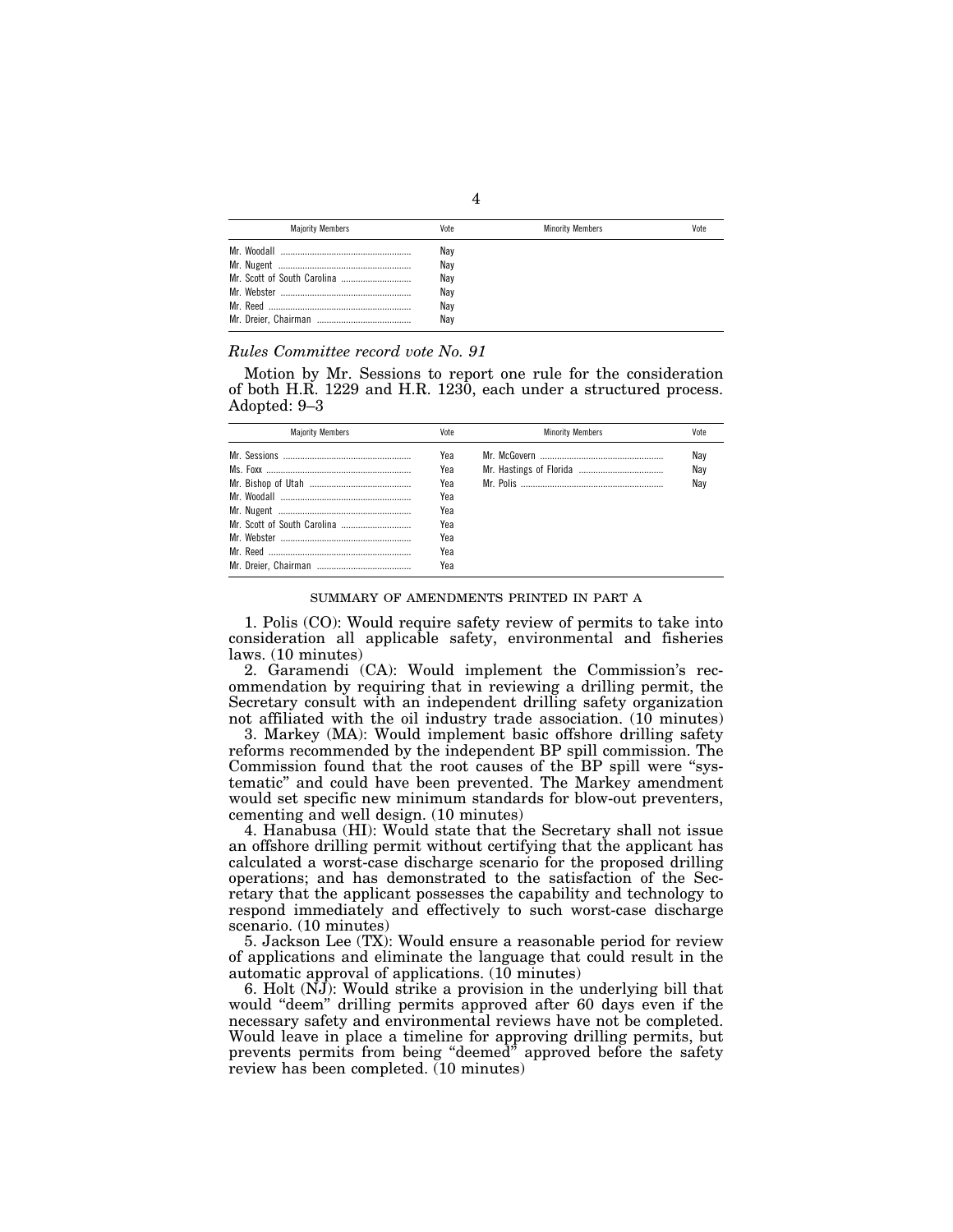7. Polis (CO): Would lift timeline requirements if the agency lacks an adequate budget or lacks staff expertise to properly review permits. (10 minutes)

8. Hastings, Alcee (FL): Would require a detailed description of the extent to which and by when any oil found on the leased property will decrease the price of crude oil and at the pump for hardworking Americans. (10 minutes)

9. Deutch (FL): Would strike section 202 of H.R. 1229, so that states outside of the 5th Circuit can have their courts hear civil actions relating to energy projects in the Gulf of Mexico. (10 minutes)

10. Polis (CO): Would amend bill to emphasize quality of court decisions instead of speed of court decisions. (10 minutes)

11. Hastings, Alcee (FL): Would strike Section 207, the limitation on attorneys' fees. (10 minutes)

#### SUMMARY OF AMENDMENTS PRINTED IN PART B

1. Holt (NJ): Would remove provisions in the bill that would "deem" the safety and environmental review done in 2007, prior to the BP spill, sufficient for new offshore oil and gas leasing. The amendment would allow lease sales to go forward, but require new environmental and safety reviews, following the BP spill. (10 minutes)

2. Connolly (VA), Moran (VA), Sarbanes (MD): Would ensure that Lease Sale 220 does not interfere with Naval or other DOD operations. (10 minutes)

### PART A—TEXT OF AMENDMENTS MADE IN ORDER

# 1. AN AMENDMENT TO BE OFFERED BY REPRESENTATIVE POLIS OF COLORADO OR HIS DESIGNEE, DEBATABLE FOR 10 MINUTES

Page 4, strike "and" after the semicolon at line 4, strike the period at line 6 and insert ''; and'', and after line 6 insert the following new subparagraph:

> ''(C) all requirements of all applicable statutes and regulations, including the National Environmental Policy Act of 1969, the Endangered Species Act of 1973, the Marine Mammal Protection Act of 1972, and any law protecting fishing and recreation jobs.

2. AN AMENDMENT TO BE OFFERED BY REPRESENTATIVE GARAMENDI OF CALIFORNIA OR HIS DESIGNEE, DEBATABLE FOR 10 MINUTES

Page 4, after line 6, insert the following (and redesignate accordingly):

"(3) CONSULTATION WITH INDEPENDENT SAFETY ORGANIZA-TION.—In making any determination under paragraph (2), the Secretary shall consult with one or more independent safety organizations that are not affiliated with the American Petroleum Institute.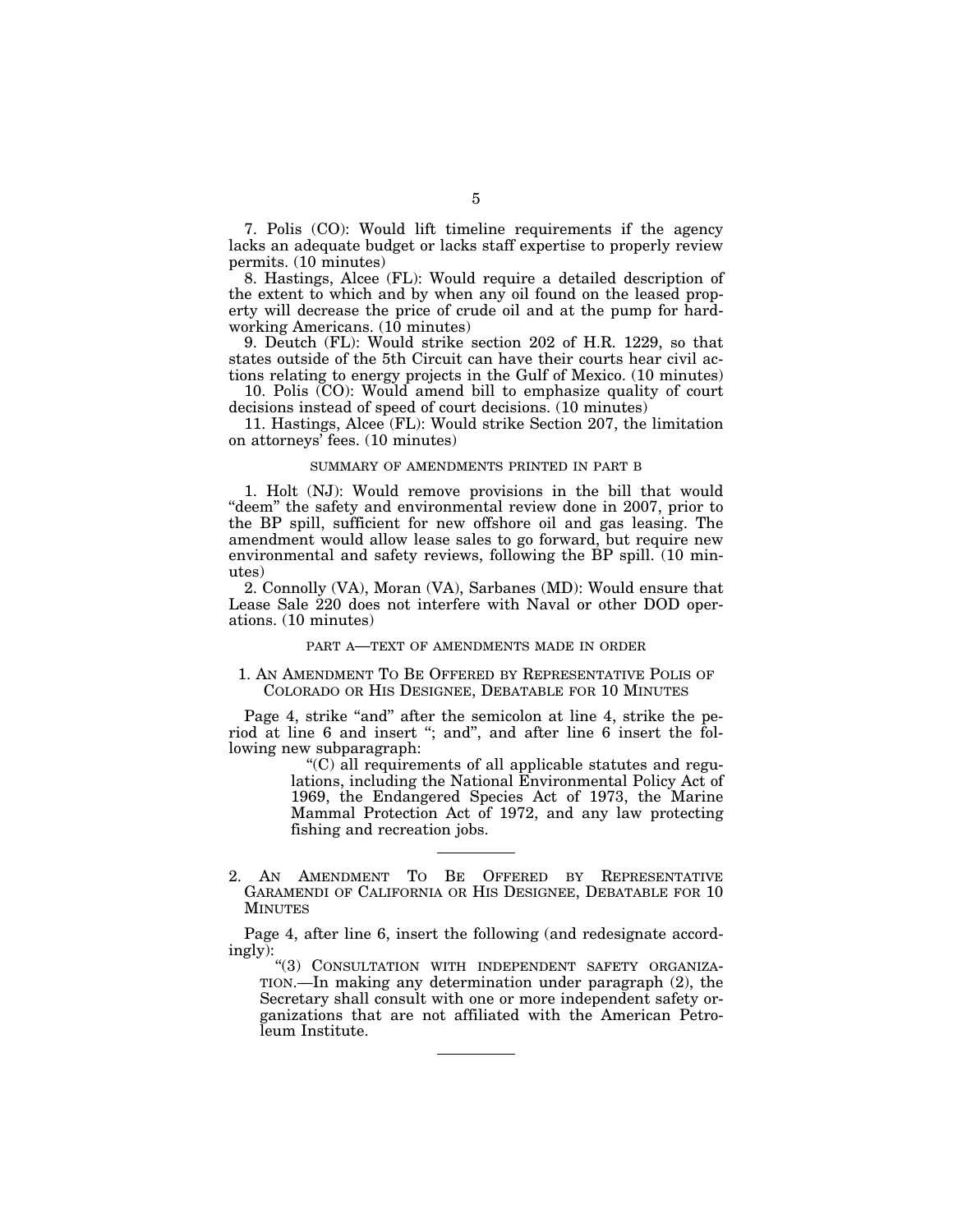3. AN AMENDMENT TO BE OFFERED BY REPRESENTATIVE MARKEY OF MASSACHUSETTS OR HIS DESIGNEE, DEBATABLE FOR 10 MINUTES

Page 4, after line 6, insert the following (and redesignate accordingly):

''(3) OTHER SAFETY AND ENVIRONMENTAL REQUIREMENTS.— The regulations required under paragraph (1) shall ensure that the proposed drilling operations meet requirements for—

 $\hat{A}$ ) third-party certification of safety systems related to well control, such as blowout preventers;

''(B) performance of blowout preventers, including quantitative risk assessment standards, subsea testing, and secondary activation methods;

''(C) independent third-party certification of well casing and cementing programs and procedures;

''(D) mandatory safety and environmental management systems by operators on the outer Continental Shelf;

 $E$ ) procedures and technologies to be used during drilling operations to minimize the risk of ignition and explosion of hydrocarbons; and

 $\mathcal{C}(F)$  ensuring compliance with other applicable environmental and natural resource conservation laws, including the response plan requirements of section 311(j) of the Federal Water Pollution Control Act (33 U.S.C. 1321(j)).

"(4) REGULATORY STANDARDS FOR BLOWOUT PREVENTERS, WELL DESIGN, AND CEMENTING.—

''(A) IN GENERAL.—In promulgating regulations under this subsection related to blowout preventers, well design, and cementing, the Secretary shall ensure that such regulations include the minimum standards included in subparagraphs (B), (C), and (D), unless, after notice and an opportunity for public comment, the Secretary determines that a standard required under this subsection would be less effective in ensuring safe operations than an available alternative technology or practice. Such regulations shall require independent third-party certification, pursuant to subparagraph (E), of blowout preventers, well design, and cementing programs and procedures prior to the commencement of drilling operations. Such regulations shall also require recertification by an independent third-party certifier, pursuant to subparagraph (E), of a blowout preventer upon any material modification to the blowout preventer or well design and of a well design upon any material modification to the well design.

''(B) BLOWOUT PREVENTERS.—Subject to subparagraph (A), regulations issued under this subsection for blowout preventers shall include at a minimum the following requirements:

''(i) Two sets of blind shear rams appropriately spaced to prevent blowout preventer failure if a drill pipe joint or drill tool is across one set of blind shear rams during a situation that threatens loss of well control.

''(ii) Redundant emergency backup control systems capable of activating the relevant components of a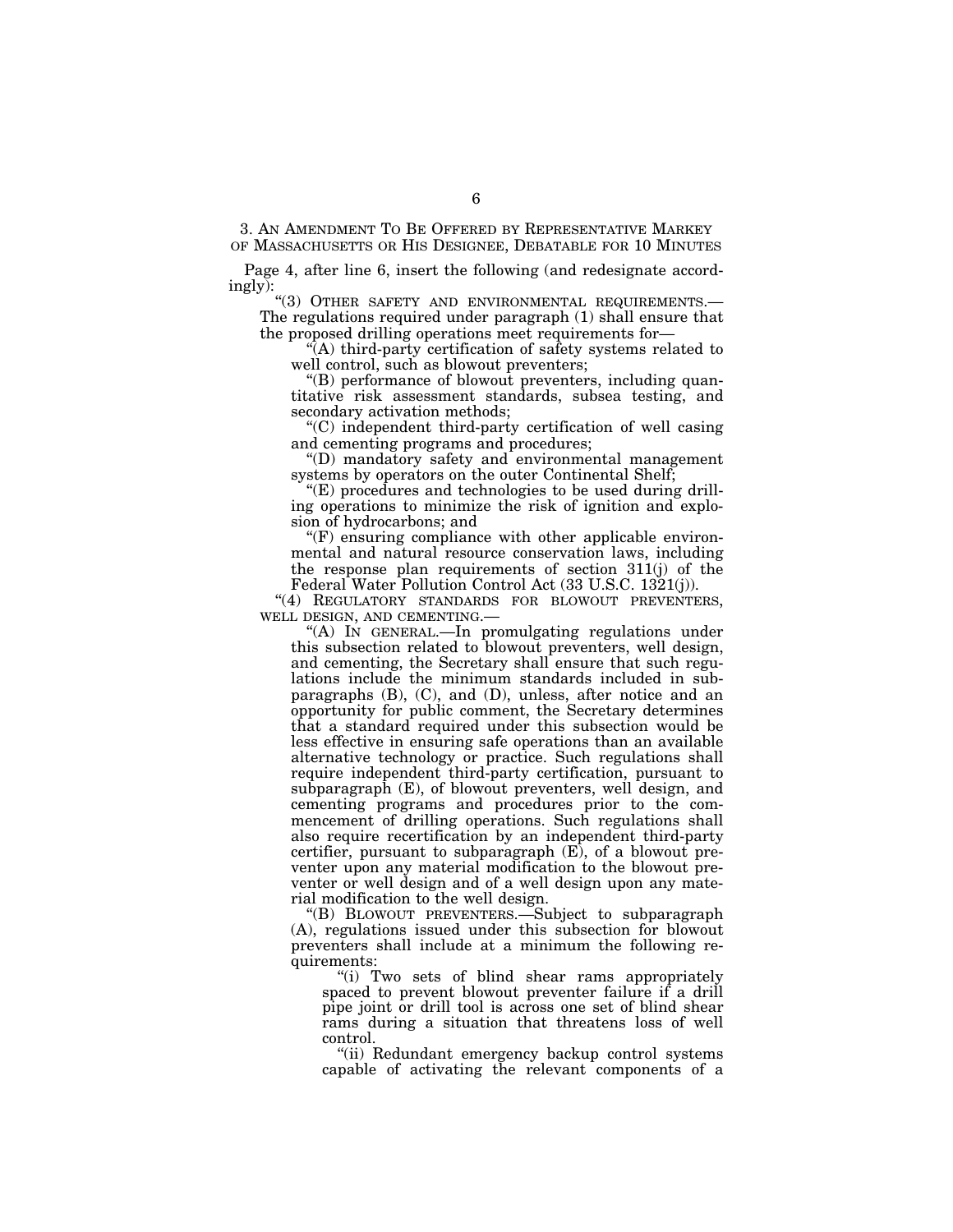blowout preventer, including when the communications link or other critical links between the drilling rig and the blowout preventer are destroyed or inoperable.

''(iii) Regular testing of the emergency backup control systems, including testing during deployment of the blowout preventer.

"(iv) As appropriate, remotely operated vehicle intervention capabilities for secondary control of all subsea blowout preventer functions, including adequate hydraulic capacity to activate blind shear rams, casing shear rams, and other critical blowout preventer components.

"(v) Technologies to prevent a blowout preventer failure if the drill pipe is moved out of position due to a situation that poses a threat of loss of well control.

''(C) WELL DESIGN.—Subject to subparagraph (A), regulations issued under this subsection for well design standards shall include at a minimum the following requirements:

"(i) In connection with the installation of the final casing string, the installation of at least two independent, tested mechanical barriers, in addition to a cement barrier, across each flow path between hydrocarbon bearing formations and the blowout preventer.

"(ii) That wells shall be designed so that a failure of one barrier does not significantly increase the likelihood of another barrier's failure.

"(iii) That the casing design is appropriate for the purpose for which it is intended under reasonably expected wellbore conditions.

"(iv) The installation and verification with a pressure test of a lockdown device at the time the casing is installed in the wellhead.

''(D) CEMENTING.—Subject to subparagraph (A), regulations issued under this subsection for cementing standards shall include at a minimum the following requirements:

''(i) Adequate centralization of the casing to ensure proper distribution of cement.

"(ii) A full circulation of drilling fluids prior to cementing.

''(iii) The use of an adequate volume of cement to prevent any unintended flow of hydrocarbons between any hydrocarbon-bearing formation zone and the wellhead.

"(iv) Cement bond logs for all cementing jobs intended to provide a barrier to hydrocarbon flow.

" $(v)$  Cement bond logs or such other integrity tests as the Secretary may prescribe for cement jobs other than those identified in clause (iv).

"(E) INDEPENDENT THIRD-PARTY CERTIFICATION.—The Secretary shall issue regulations that establish appropriate standards for the approval of independent thirdparty certifiers capable of exercising certification functions for blowout preventers, well design, and cementing. For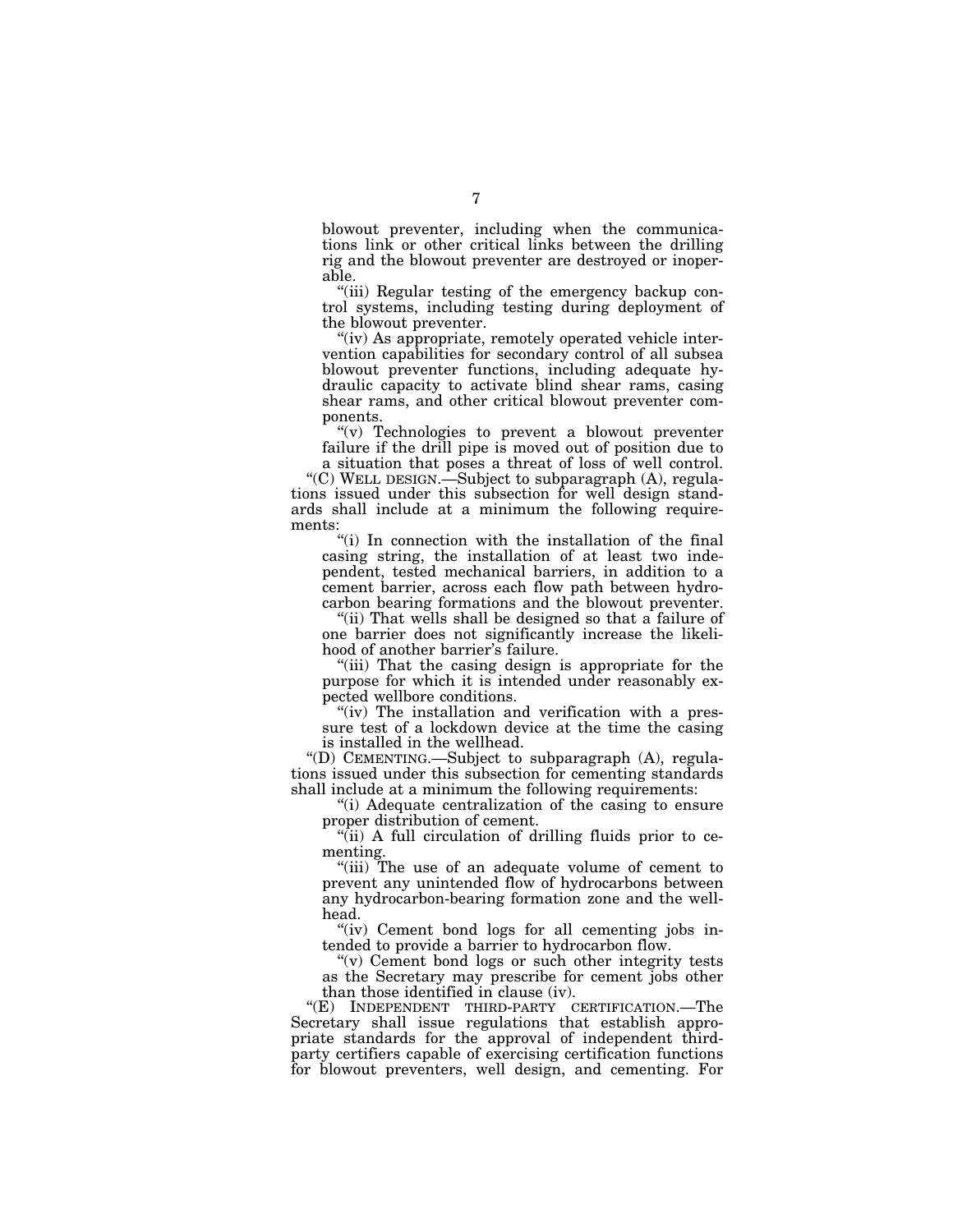any certification required for regulations related to blowout preventers, well design, or cementing, the operator shall use a qualified independent third-party certifier chosen by the Secretary. The costs of any certification shall be borne by the operator. The regulations issued under this subparagraph shall require the following:

"(i) Prior to the commencement of drilling through a blowout preventer at any covered well, the operator shall obtain a written and signed certification from an independent third party approved and assigned by the appropriate Federal official pursuant to paragraph (3) that the third party—

''(I) conducted or oversaw a detailed physical inspection, design review, system integration test, and function and pressure testing of the blowout preventer; and

"(II) in the third-party certifier's best professional judgment, determined that—

 $(aa)$  the blowout preventer is designed for the specific drilling conditions, equipment, and location where it will be installed and for the specific well design;

"(bb) the blowout preventer and all of its components and control systems will operate effectively and as designed when installed;

"(cc) each blind shear ram or casing shear ram will function effectively under likely emergency scenarios and is capable of shearing the drill pipe or casing, as applicable, that will be used when installed;

''(dd) emergency control systems will function under the conditions in which they will be installed; and

''(ee) the blowout preventer has not been compromised or damaged from any previous service.

"(ii) Not less than once every 180 days after commencement of drilling through a blowout preventer at any covered well, or upon implementation of any material modification to the blowout preventer or well design at such a well, the operator shall obtain a written and signed recertification from an independent third party approved and assigned by the appropriate Federal official pursuant to paragraph (3) that the requirements in subclause  $(I\dot{I})$  of clause (i) continue to be met with the systems as deployed. Such recertification determinations shall consider the results of tests required by the appropriate Federal official, including testing of the emergency control systems of a blowout preventer.

''(iii) Certifications under clause (i), recertifications under clause (i), and results of and data from all tests conducted pursuant to this paragraph shall be promptly submitted to the appropriate Federal official and made publicly available.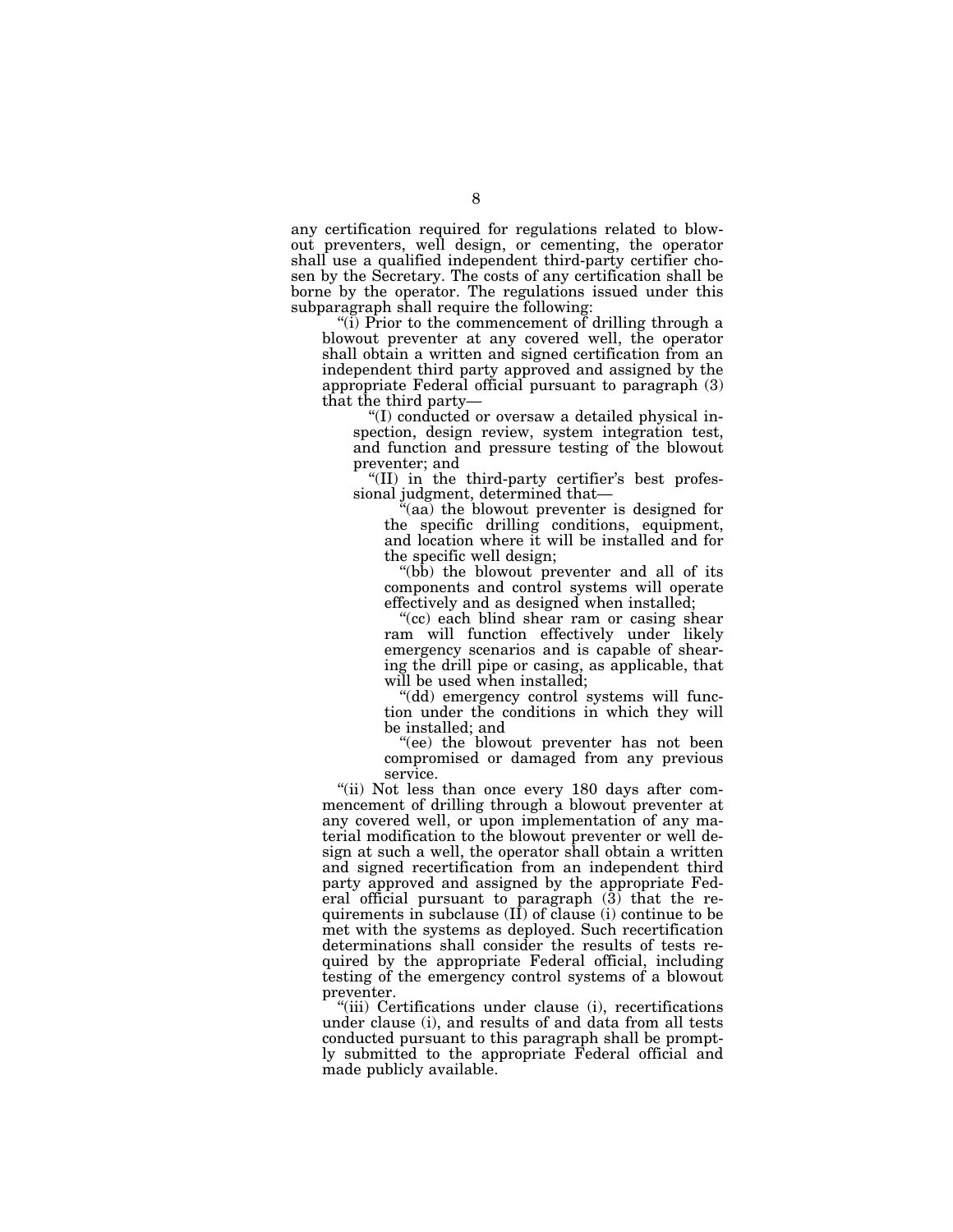''(5) RULEMAKING DOCKETS.— ''(A) ESTABLISHMENT.—Not later than the date of proposal of any regulation under this subsection, the Secretary shall establish a publicly available rulemaking docket for such regulation.

"(B) DOCUMENTS TO BE INCLUDED.—The Secretary shall include in the docket—

''(i) all written comments and documentary information on the proposed rule received from any person in the comment period for the rulemaking, promptly upon receipt by the Secretary;

''(ii) the transcript of each public hearing, if any, on the proposed rule, promptly upon receipt from the person who transcribed such hearing; and

''(iii) all documents that become available after the proposed rule is published and that the Secretary determines are of central relevance to the rulemaking, by as soon as possible after their availability.

''(C) PROPOSED AND DRAFT FINAL RULE AND ASSOCIATED MATERIAL.—The Secretary shall include in the docket—

''(i) each draft proposed rule submitted by the Secretary to the Office of Management and Budget for any interagency review process prior to proposal of such rule, all documents accompanying such draft, all written comments thereon by other agencies, and all written responses to such written comments by the Secretary, by no later than the date of proposal of the rule; and

"(ii) each draft final rule submitted by the Secretary for such review process before issuance of the final rule, all such written comments thereon, all documents accompanying such draft, and all written responses thereto, by no later than the date of issuance of the final rule.

4. AN AMENDMENT TO BE OFFERED BY REPRESENTATIVE HANABUSA OF HAWAII OR HER DESIGNEE, DEBATABLE FOR 10 MINUTES

Page 4, after line 6, insert the following (and redesignate the succeeding paragraph accordingly):

''(3) WORST-CASE DISCHARGE SCENARIO CERTIFICATION.—The Secretary shall not issue a permit under paragraph (1) without certifying that the applicant—

" $(\overline{A})$  has calculated a worst-case discharge scenario for the proposed drilling operations; and

''(B) has demonstrated to the satisfaction of the Secretary that the applicant possesses the capability and technology to respond immediately and effectively to such worst-case discharge scenario.

5. AN AMENDMENT TO BE OFFERED BY REPRESENTATIVE JACKSON LEE OF TEXAS OR HER DESIGNEE, DEBATABLE FOR 10 MINUTES

Page 4, line 9, strike "30" and insert "60".

Page  $4$ , line  $12$ , strike " $15$ " and insert " $30$ ".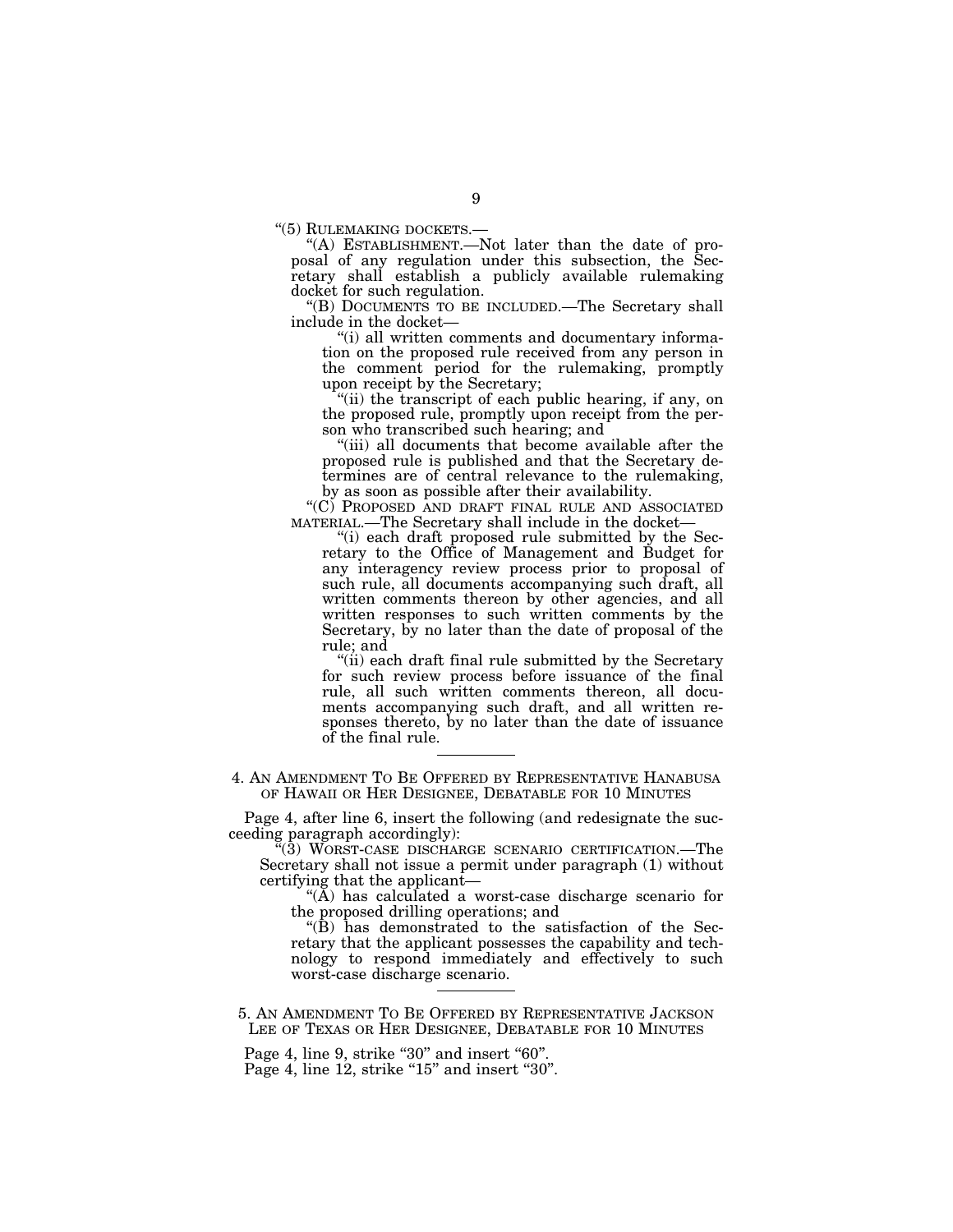Page 5, strike lines 5 through 9 and insert closing quotation marks and a following period.

# 6. AN AMENDMENT TO BE OFFERED BY REPRESENTATIVE HOLT OF NEW JERSEY OR HIS DESIGNEE, DEBATABLE FOR 10 MINUTES

Page 5, strike lines 5 through 9 and insert closing quotation marks and a following period.

### 7. AN AMENDMENT TO BE OFFERED BY REPRESENTATIVE POLIS OF COLORADO OR HIS DESIGNEE, DEBATABLE FOR 10 MINUTES

Page 5, strike the closing quotation marks and second period at line  $\overline{9}$ , and after line 9 insert the following new subparagraph:

''(D) This paragraph shall not apply before the date the Secretary publishes a determination that the agency or bureau of the Department of the Interior that administers this section has been given adequate staff and budget resources to properly review and process every application for a permit under this subsection in order to ensure that no application is processed without thorough review.''.

#### 8. AN AMENDMENT TO BE OFFERED BY REPRESENTATIVE HASTINGS OF FLORIDA OR HIS DESIGNEE, DEBATABLE FOR 10 MINUTES

Page 5, line 9, before the closing quotation marks insert the following:

"(4) ESTIMATIONS REQUIRED IN PERMIT APPLICATIONS.—The Secretary shall require that each application for a permit to drill a well include detailed estimations of—

''(A) the amount of oil and gas that is expected—

"(i) to be found in the area where the well is drilled,

in the case of an exploration well; or

"(ii) to be produced by the well, in the case of a production well; and

''(B) the amount by which crude oil prices and consumer prices would be reduced as a result of oil and gas found or produced by the well, and by when the reductions would occur.

9. AN AMENDMENT TO BE OFFERED BY REPRESENTATIVE DEUTCH OF FLORIDA OR HIS DESIGNEE, DEBATABLE FOR 10 MINUTES

Page 9, beginning at line 1, strike section 202 (and redesignate the succeeding sections accordingly).

10. AN AMENDMENT TO BE OFFERED BY REPRESENTATIVE POLIS OF COLORADO OR HIS DESIGNEE, DEBATABLE FOR 10 MINUTES

Page 9, line 14, strike "expeditiously" and insert "justly".

Page 9, line 11, strike "**EXPEDITION**" and insert "**QUALITY ABOVE SPEED**''.